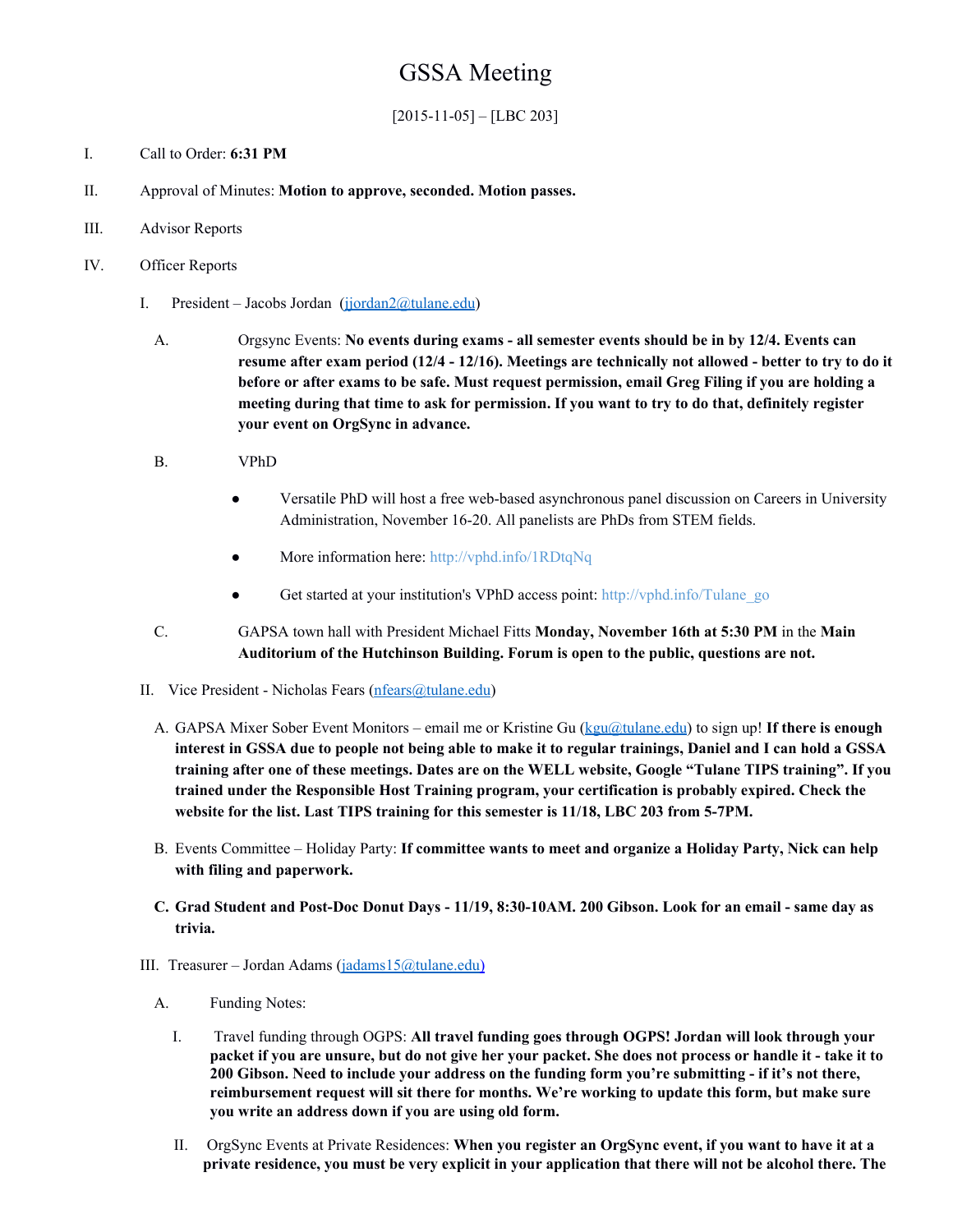**University is concerned about liability and will deny your request if you're having it at a private residence with alcohol. Ask Jordan any specific questions, can work through this on a casebycase basis. Email Jordan with any questions.**

B. Event Requests Under \$250: **Motion to vote as a slate, seconded. Motion passes. Motion to approve all funding, seconded. Motion passes.**

|                   |                                      |                | <b>Amount</b>    |
|-------------------|--------------------------------------|----------------|------------------|
| <b>Department</b> | <b>Event Title</b>                   | <b>Date</b>    | <b>Requested</b> |
| Anthropology      | Anthropology Colloquium Reception    | 11/6/15        | \$100.00         |
| Art History       | <b>Methods Meeting</b>               | 11/20/15       | \$60.00          |
| <b>EENS</b>       | Monthly Graduate Student Meeting     | 11/18/15       | \$175.00         |
| French/Italian    | <b>ADEEFF Meeting</b>                | 11/7/15        | \$60.00          |
| French/Italian    | <b>ADEEFF Meeting</b>                | 11/14/15       | \$60.00          |
| French/Italian    | <b>ADEEFF Meeting</b>                | 11/21/15       | \$60.00          |
| French/Italian    | <b>ADEEFF Meeting</b>                | 11/28/15       | \$60.00          |
| Philosophy        | <b>Department Thanksgiving Party</b> | 11/21/15       | \$250.00         |
|                   |                                      | <b>Totals:</b> | \$825.00         |

C. Event Requests Over \$250: **Motion to approve, seconded. Motion passes.**

| <b>Department</b> | <b>Event Title</b>        | <b>Date</b>    | <b>Amount Requested</b> |
|-------------------|---------------------------|----------------|-------------------------|
| Chemistry         | <b>Winter Break Party</b> | 12/16/15       | \$825.00                |
|                   |                           | <b>Totals:</b> | \$825.00                |

D. Speaker Requests: **Motion to vote on as a slate, seconded. One objection. Motion passes. Motion to vote, seconded. One objection. Motion passes.**

| <b>Department</b>    | <b>Speaker Name</b> | Date    | Honorarium | Travel         | Lodging    |
|----------------------|---------------------|---------|------------|----------------|------------|
| Anthropology         | John J. Shea        | 1/29/15 | \$200.00   | \$500.00       | \$85.00    |
| Spanish & Portuguese | Hector Hoyos        | 2/12/15 | \$200.00   | \$500.00       | \$170.00   |
|                      |                     |         |            | <b>Totals:</b> | \$1,655.00 |

- III. Secretary Abigail Nixon  $(\frac{anixon1}{\omega}tulane.edu)$ 
	- A. Updating Constitutions on GSSA site: **New constitutions must be ratified within your own department, then voted upon by GSSA and approved. Then can be updated.**

#### IV. New Business

A. Grad Council report: **We had one meeting last month, another next week. Meeting was mostly introductory, introducing programs that are up for review. All are SLA programs. Discussed mandatory feedback form that will possibly be dispensed to all graduate directors. Would be given to your advisors and require some sort of recordkeeping feedback on your performance over the year. Mainly looking for some kind of document that could be used in case departments need to kick people out. Trying to include on the form a disclaimer that it cannot be used to start**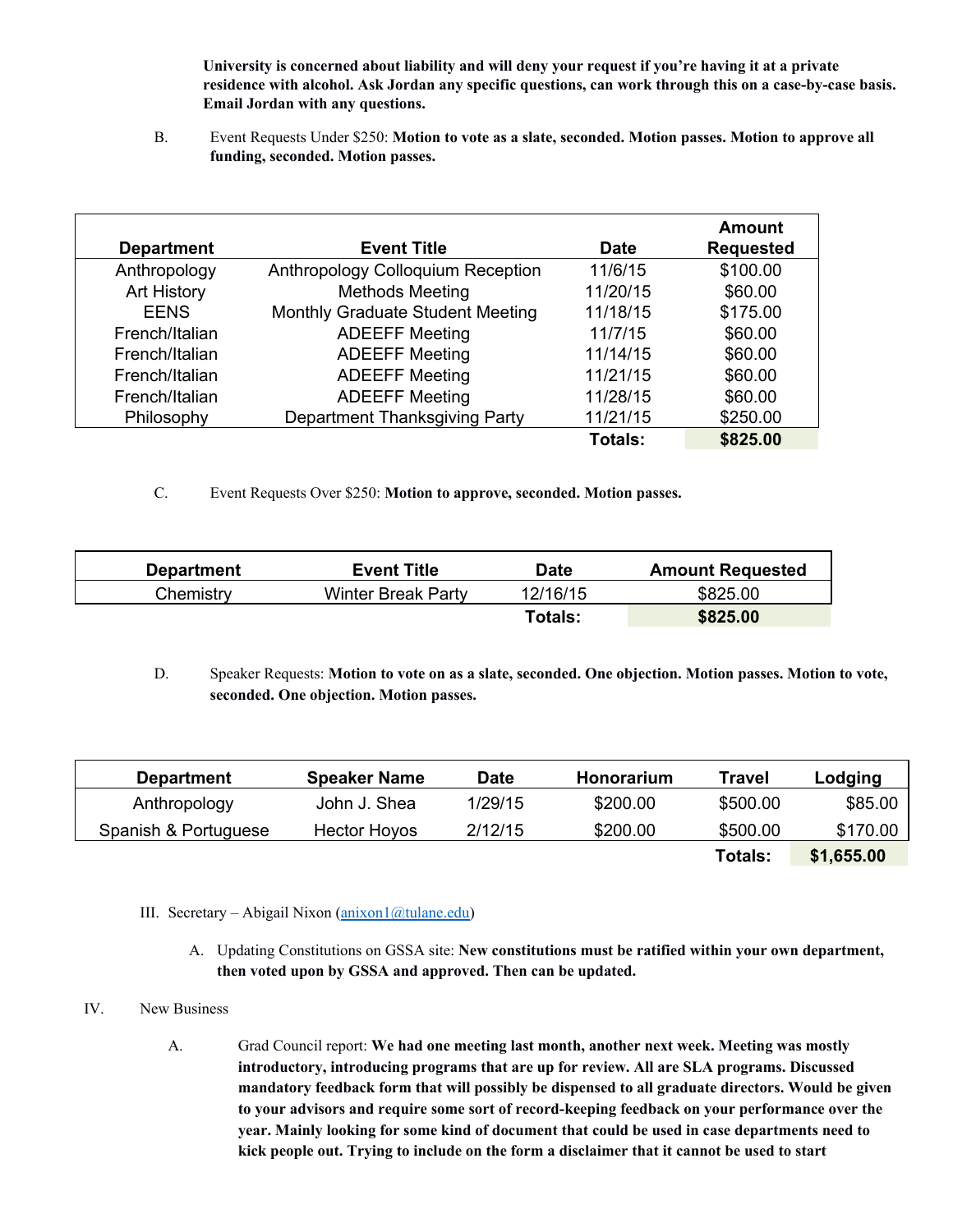disciplinary processes against a student. We do have a copy of the form if anyone would like to see **this it's a basic checklist form covering strengths and weaknesses, how to improve, major goal, etc. If you want a copy, email [kelfer@tulane.edu](mailto:kelfer@tulane.edu).**

**B. GAPSA Committee for Student Affairs: Primarily concerned with grad students, how university's student affairs offices can work with us to improve grad student life on campus. (E.g. name/pronoun changes on Splash Card completely free. Splash Card should state that you are a graduate student...important for 4+1 students). Also: dissertation support groups uptown and a new one downtown. Office of Disability Services is now going to be the Office of Accessibility. Email Kate (above) with any questions.**

### V. Old Business

A. Report from adhoc committee on funding policy: **Having a separate adhoc committee to discuss** allocation of GSSA funding. Up to us as a GSSA body to make sure that we are allocating funds in **a way that best serves graduate students at the university. First meeting had discussion on travel funding, meeting later this month to discuss event funding. Will present to you anything needing discussion. If you're interested in joining us, email and we will add you. We need more voices, so join if you are interested! Reason for this committee budget committee meets to proposed budget for GAPSA, does not determine how funds are allocated. Entirely up to you how that goes.**

#### VI. Announcements

- A. Homecoming tailgate 11/7: **At Alumni House, will have Raisin Canes. Look for a reminder email, link on Facebook page.**
- **B. Ali Enami: Committee SLA Graduate Committee...agreed to not require any formal document when applying for graduate degrees. This reduces costs.**
- **C. Chemistry: APTEC is taking place on Monday, Wine & Cheese starts at 6ish. Come early to look at posters! People coming in from all over the region. Any interest in polymer science/engineering, show up. Right across the hall in LBC.**
- **D. Next Wednesday, 3PM in KendallCramm ThreeMinute Thesis competition featuring speakers from a wide variety of departments. GSSA is cosponsoring! Will be on Facebook group.**

#### VII. Adjournment: **7:09 PM**

Chemistry Winter Break Party Budget:

| Food                        | # Servings | <b>Price</b> |  |
|-----------------------------|------------|--------------|--|
| Crabmeat & Brie Cheese Cake | 100        | 170          |  |
| Domestic Cheese Tray        | $30 - 35$  | 70           |  |
| Cesar Salad                 | $50 - 70$  | 100          |  |
| Chicken Marsala             | $50 - 60$  | 200          |  |
| Alfredo (Plain)             | $50 - 60$  | 150          |  |
| <b>Bread Pudding</b>        | 60         | 110          |  |
| Just Sweet Enough Tray      | 50         | 25           |  |
|                             | Total      | 825          |  |

## Expected People: 100

All Catered from Martin's wine cellar

http://martinwinecellar.com/site/wp-content/uploads/2014/09/Cater ing-Menu June162015 inside forweb.pdf